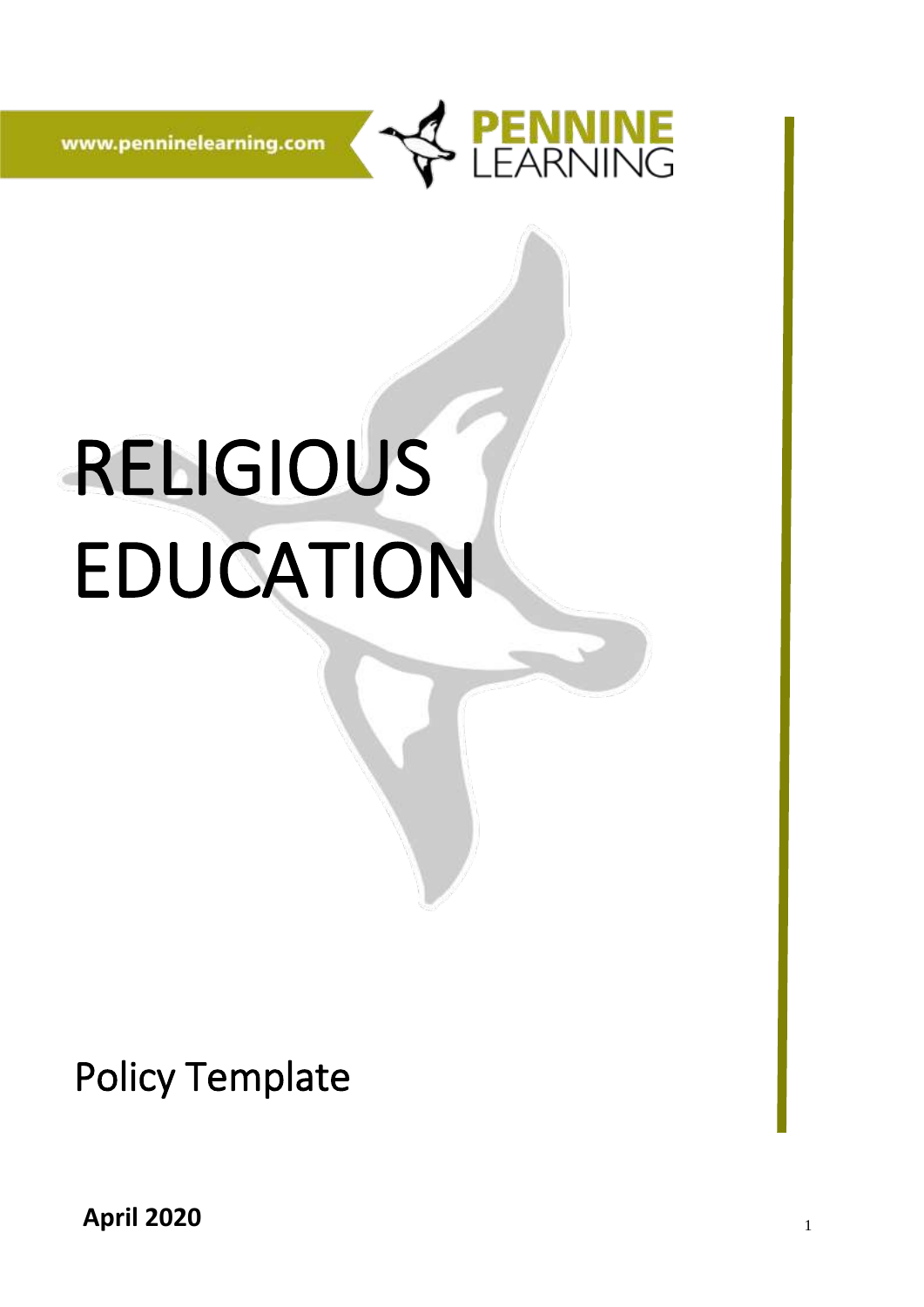## **Introduction**

A school's policy for RE should be clear and concise, explaining the intent for the subject within the school. The definition and aims of RE should be highlighted and there should be an indication about what is taught and why and how you are implementing the intent.

The RE policy document should follow the same format as other policy documents in your school, but the unique situation of RE outside the National Curriculum means that certain points need clearly stating. The text below represents a template that can be used as a basis for your own policy. *Sections in red italics are editorial comments or suggestions of what you need to add and supplement.*

Remember that RE is directly the responsibility of the head and the governors, not only the RE coordinator.

………………………………………………………………………………………………………………………………………………

## **Policy for Religious Education**

Responsibility Date Review date

#### **Purpose of RE**

Our vision for RE is based on the national guidance issued by the RE Council in 2013 and the local agreed syllabus, 2019.

#### *The text below is from the RE syllabus 'Believing and Belonging'. Adapt or rewrite as needed for your school. Church schools may wish to include further reference to ethos.*

Our world is enriched by a wide and profound diversity of cultures and beliefs. Human beings are strengthened and empowered by learning from each other. Engaging and stimulating RE helps to nurture informed and resilient responses to misunderstanding, stereotyping and division. It offers a place of integrity and security within which difficult or 'risky' questions can be tackled within a safe but challenging context. Religious education contributes dynamically to children and young people's education in schools by provoking challenging questions about meaning and purpose in life, beliefs about God, ultimate reality, issues of right and wrong and what it means to be human.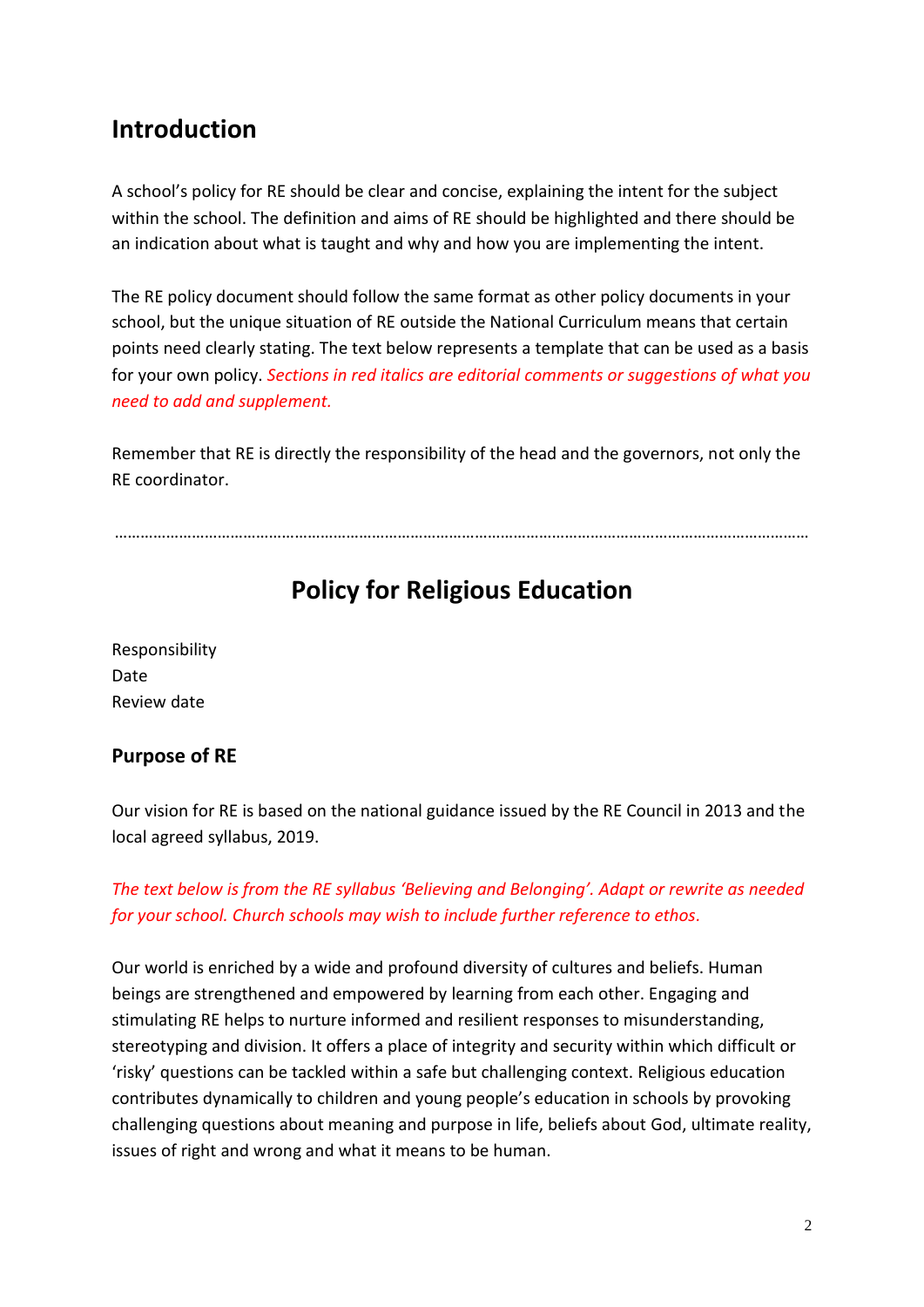In RE pupils discover, explore and consider different answers to these questions, in local, national and global contexts, through learning about and from religions and other world views. They learn to appraise the value of wisdom from different sources, to develop and express their insights in response, and to agree or disagree respectfully.

Teaching should equip pupils with knowledge and understanding of a range of religions and other world views, enabling them to develop their ideas, values and identities. It should develop in pupils an aptitude for dialogue so that they can participate positively in society with its diverse understanding of life from religious and other world views.

Pupils should gain and deploy the skills needed to understand, interpret and evaluate texts, sources of wisdom and authority and other evidence. They learn to articulate clearly and coherently their personal beliefs, ideas, values and experiences while respecting the right of others to differ.

### **The RE curriculum**

The RE curriculum is based on the Local Agreed Syllabus for Calderdale, Kirklees and Leeds produced by SACRE for teaching from September 2019 (*or alternative if applicable). The syllabus is freely available on local authority websites, at www.penninelearning.com or in school).* 

The aims of RE in our school reflect the three aims of the syllabus for pupils: A. To investigate the beliefs and practices of religions and other world views, including:

- Beliefs and authority: core beliefs and concepts; sources of authority including written traditions and leaders;
- Worship and Spirituality: how individuals and communities express belief, commitment and emotion.

B. To investigate how religions and other world views address questions of meaning, purpose and value, including:

- The nature of religion and belief and its key concepts;
- Ultimate Questions of belonging, meaning, purpose and truth.

C. To investigate how religions and other world views influence morality, identity and diversity, including:

- Moral decisions: teachings of religions and other world views on moral and ethical questions; evaluation, reflection and critical responses;
- Identity and Diversity: diversity among and within religions and other world views; individual and community responses to difference and shared human values.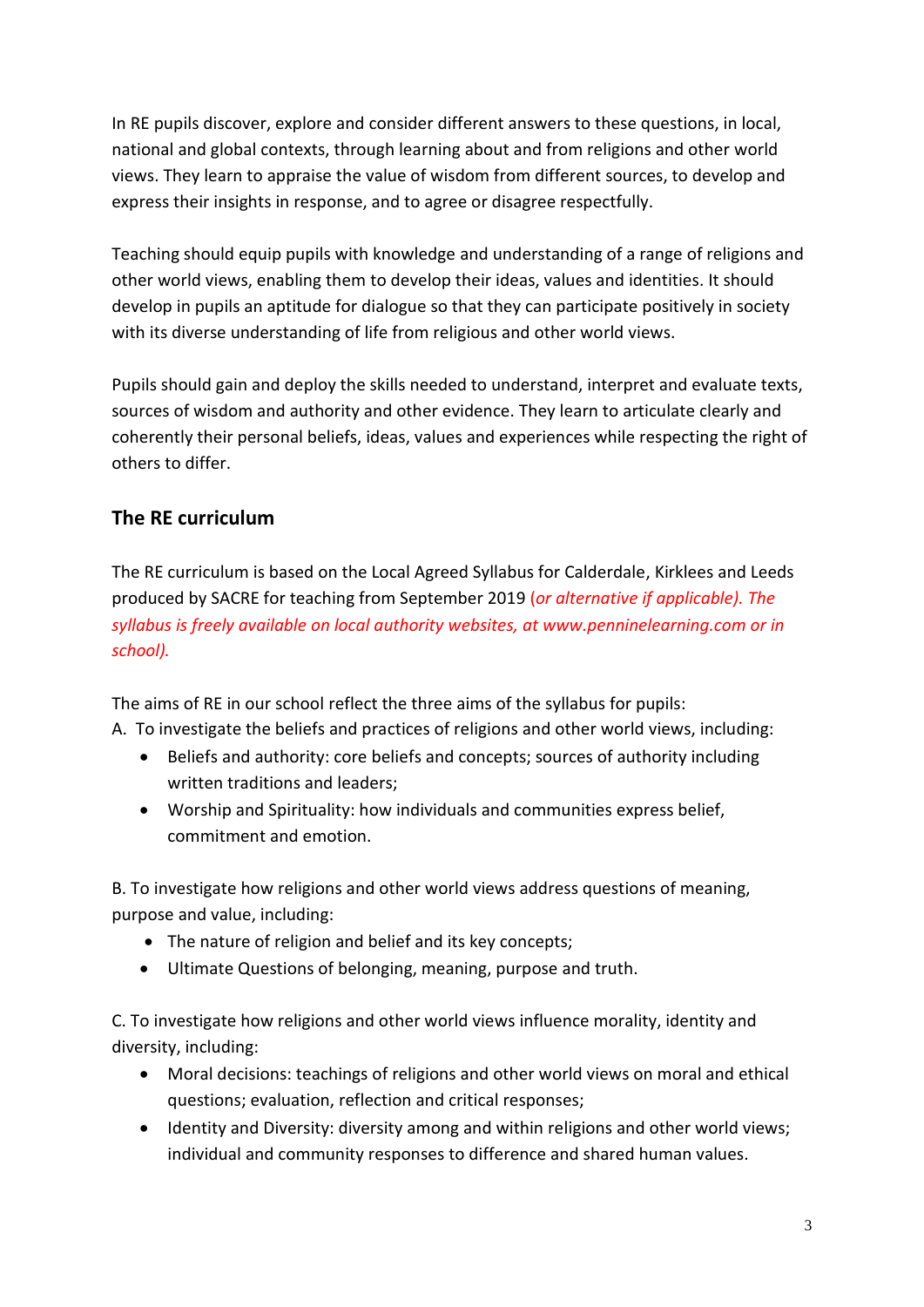At Key Stage 1, teaching and learning is focused around Christianity and Islam, alongside understanding of non-religious approaches to life. At Key Stage 2, teaching and learning is extended to include Christianity, Islam, Judaism and Sikhism, alongside understanding of non-religious approaches to life. Other faiths will be studied alongside the core religions and pupils will additionally study Hinduism and Buddhism systematically at secondary level. RE also recognises that there is wide diversity within faiths and in our local community.

#### *Church schools may wish to add a paragraph about focus on Christianity or other ways the syllabus is applied.*

The knowledge entitlement for pupils has been based on the detailed subject content tables in the syllabus *(outline these here if you wish or just refer to the syllabus).*

To support delivery of informed and interesting RE, teaching is based on a sequence of units of work. Representing a progression of learning in the areas of study. (*Edit as appropriate. If you use the RE Resources Hub mention this here and /or list your units of work in each year group)* 

#### **Achievement and Progress**

We assess progress of pupils against the end of key stage statements in the syllabus. The units of work specify age-related expectations within the key stages.

#### *Outline your practice in more detail.*

Schools are required to report on progress in RE in line with the core principles of assessment outlined by the DfE. We will report to parents on individual pupils' achievement relative to the end of key stage statements in at least years 2 and 6 or when a pupil leaves school. *(This paragraph represents the minimum statutory requirement – edit as needed)* 

#### **RE lessons**

RE is timetabled so that pupils are provided with *….. hours* of RE each year. Lessons will be delivered…. *(outline your pattern briefly but explicitly – ie weekly lessons, drop-down days, cross curricular, or combination)*

Lessons are normally taught by *the class teacher/ a qualified teacher covering PPA/an HLTA.* The school has a subject leader who supports and monitors the subject.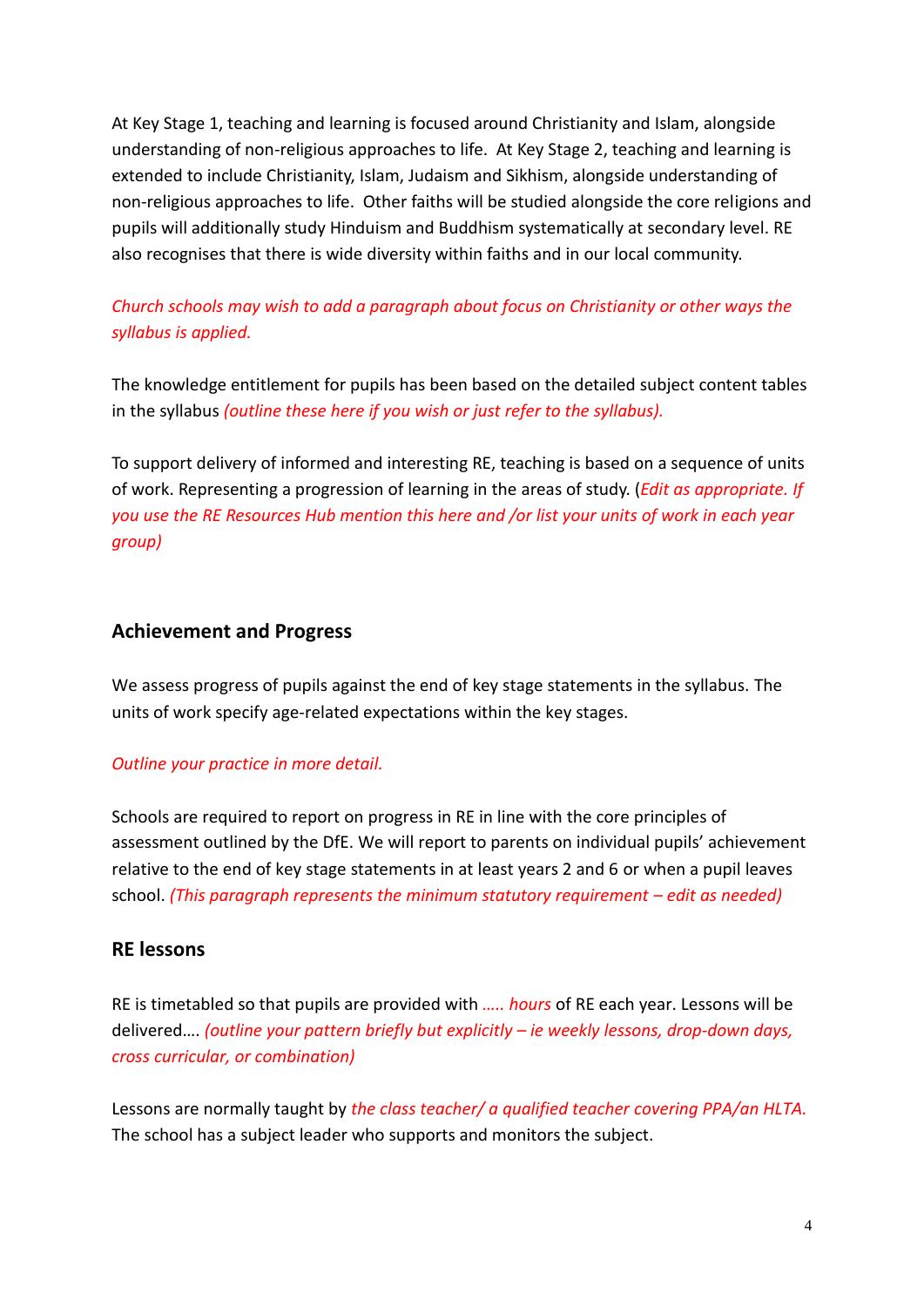We encourage and promote teaching and learning through …. *(outline any preferred learning styles or pedagogical approach)*

#### **The place of RE in our school**

RE has a key part in our curriculum. It also makes an important contribution to pupils' wider development, wellbeing and understanding.

*In this section outline links and contributions to aspects of the broad curriculum and experience of pupils.*

As part of enriching pupils' experiences, we…. *(include here ongoing projects, such as arranging visits to places of worship – don't be too detailed as the policy needs to last for a few years…)*

RE makes a substantial contribution to pupils' SMSC development and Fundamental British Values by, for example, …….

The subject links to PSHE education by …….

RE supports our commitment to equality through…..

We value the support given to RE through links with the local and wider community, such as….

#### **Withdrawal from RE**

Parents have a statutory right to withdraw a child from religious education. This right of withdrawal exists for all pupils in all types of school, including schools with and without a religious designation. If a parent is considering withdrawal from RE, we will listen to their concerns, inviting them to do so with the head teacher or other representative of the school. We work hard to ensure that any reservations or doubts may be accommodated to avoid withdrawal but recognise that a parent has this right if reservations cannot be resolved. Any formal decision to withdraw should be made in writing to the head teacher. We will ask parents if they wish to continue the withdrawal each year.

If a pupil is withdrawn, the school has a duty of care to look after the pupil, but not to provide alternative education. Any arrangements made must not incur extra cost for the school or the local authority.